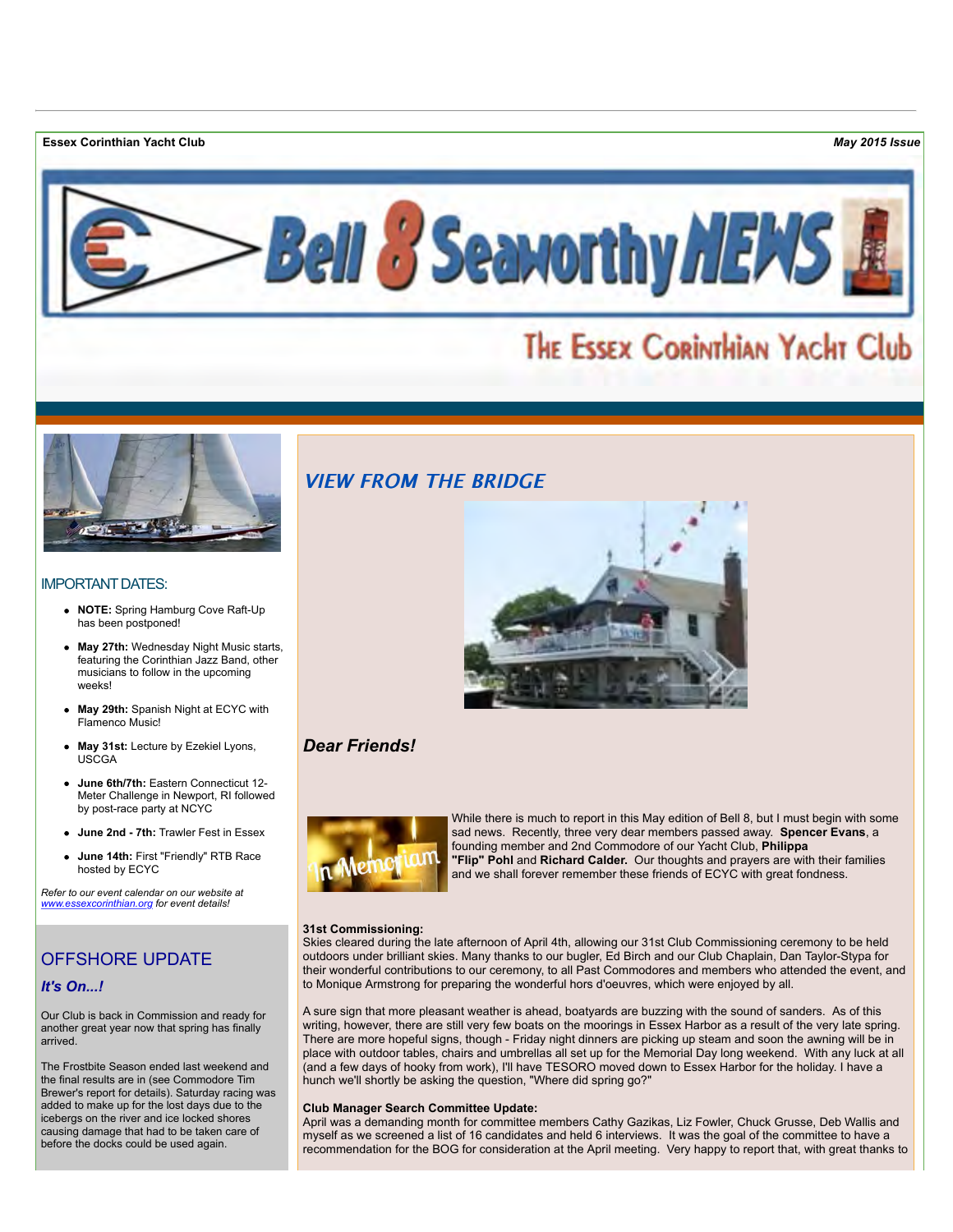I want to thank Fleet Coordinator Jon Gibbs for his help coordinating the Frostbite crews this season and for looking after the Ideals.

Please note our new spot for our Ideals right out in front for our Club!

Our **Regatta Schedule** is now complete and we

have a great lineup again this year. Our first Round The Buoy race will kick off on June 14th, with ECYC hosting the post-race party. Our big event, **The Cross Sound Challenge** , will be



held **Saturday September 26th** , so mark your calendar. We also have the **Leukemia Cup Regatta August 29th,** to name but a few. Our complete list of events is available online at [www.essexcorinthian.org](http://r20.rs6.net/tn.jsp?f=001vhy7XdFntivSfmeRE-G8iAp1m9IbGcrl1Wmur9IXgB9327LEomnBEx4V_VMTW1pOW18AoHjsItyW6nnDyimcjNtYgVZA2AhzFPvtmWCOv3qsWcYz-lkLacjckB_QkPUsvDlBEKRzIe7ZA7mPC0r8b_-2SJENrvVKUyaA-GUautvzYRxLVsaGwA==&c=1ZuKJBk05mxg-zrh-6e_2veSOhUwTw9wHNS4e0zTLhrYBub8ajU8LQ==&ch=Fq1NVkp7iWivr-_VFvuvabIH7O2lWgSQNcCyW45NPeKozwXqphFbjA==) or on the calendar board at the River Room!

Hope to see you out on the water soon!

#### **Steve Rodstrom**

*Vice Commodore Email: [vicecommodore@essexcorinthian.org](mailto:vicecommodore@essexcorinthian.org)*



# *Ideal 18 Sailing Update*

#### **2015 ECYC ADULT SAILING LESSONS**

Sailing lessons will be offered in our Ideal 18s. Instruction will include all day lessons on Saturdays from 10 am to 4pm, starting on May 23rd. The Saturday lessons will extend over a course of three weeks. The cost for the course will be \$100.00 and includes all teaching materials and instruction. At the end of the course you may go through qualification to use our Ideal 18s.

Register with our club manager or sign up on a posted notice at the club. Classes will be based on sign up. Instruction will be provided by some of our top ECYC sailors. Classes are limited, so sign up early.

If you have questions, please contact

# **Ed Birch**

**Ahoy all ECYC women sailors!** We have moved our sailing class to a "NEW" night - Wednesdays! Due to a big change in my career and its out-ofstate location, I have moved classes to Wednesday evenings. I'm sure it



will be a fun change and after a great time on the water we can come into the club and enjoy some wonderful music and dinner. Class time will be 5:00 to 7:00pm. Classes will start on July 1st. I will also be offering semi-private lessons earlier in the afternoon on Wednesdays, for anyone who desires more one-on-one instruction; these will be by appointment.

I look forward to seeing everyone this summer! Happy Sailing,

**Cindy Gibbs**

candidate, Jean Little. Jean has accepted our offer and will begin work on Tuesday, May 19th. Elaine Kyle will stay on for the better part of a month to show Jean the ropes during this transition, for which we are so grateful. We are planning a small informal get-together to say our farewells to Elaine on Thursday, June 11th, at 3 pm in the River Room. If you have time, feel free to stop by and say hello! Our new club manager, Jean Little, is a resident of Essex, is outgoing and

extremely personable, technically proficient, flexible, confident, hardworking and decisive. It didn't matter to the committee one bit that she was (ahem...) a sailor, with experience working in non-profit organizations. Her professional background in Executive Office Administration in Programs and Events at the Mashantucket Pequot Museum & Research Center (from 1998 until its closing last fall), her prior experience in Logistics Planning for Opportunity Agenda, and her 13 year role as Executive Assistant to three Directors at the National Theatre for the Deaf came through very compellingly during her interview with the committee. Please join the Search Committee and the BOG in extending a very warm welcome to Jean! Our future continues to look very bright!

#### **Spring Frostbite Series:**

May we hear a drum roll, please...The spring series came to a close last Sunday, May 2nd. I am delighted to share the news that our participating members had an

#### *Please Welcome Jean Little, New Club Manager*

outstanding series. In the Etchells Class, Bill Robinson (FBYC Vice Commodore) was first overall. In the Ideal 18 Class, Jon Gibbs (FBYC Ideal 18 Fleet Captain) was first overall; Ed Birch and Robert Reichert (FBYC Treasurer) were second overall; and Cindy Gibbs was third. Congratulations to these members and their crews. More evidence that our special yacht club continues to excel on the water and off. WELL DONE ALL!

**Newport 12 Meter Challenge:** 

Northern Lights and Gleam.

**Expanding Our Membership:** 

With many thanks to David Evangelisti and Dan Taylor-Stypa, for their efforts in coordinating this year's event for our club, I'm pleased to report that ECYC will 2 twelve meters in the competition,

Identifying new members who share our values and recognize the special environment that we share on the waterfront in Essex may be the most important thing that you can do to ensure the future of our yacht club. As I've said, this is a responsibility that we must share. No individual or committee can do the work of identifying candidates - that's a job for all of us.

the committee for all of their thoughtful work on behalf of our membership, the goal was achieved. Following BOG approval of the recommended candidate, an offer was extended to the committee's unanimous number one



From left to right: Peter Emblin, Cindy Gibbs, Dick Arndt, Ed Birch, Jon Gibbs, Terry Stewart - ECYC Frostbiters

# **Cheers,**

# Tim Brewer **Commodore**



# *Did You Know?*

# **BOG MEETINGS:**

BOG Meetings are Open to All Members:

All Board of Governors meetings are posted in advance (see the bulletin board outside of Elaine's office for 2015 dates). We'd like to hear from you and get your feedback. Please make it a point to attend one of the meetings and participate in the operation, administration and governance of our great little yacht club.

# **NO SMOKING OR OPEN FLAMES ON PREMISES:**



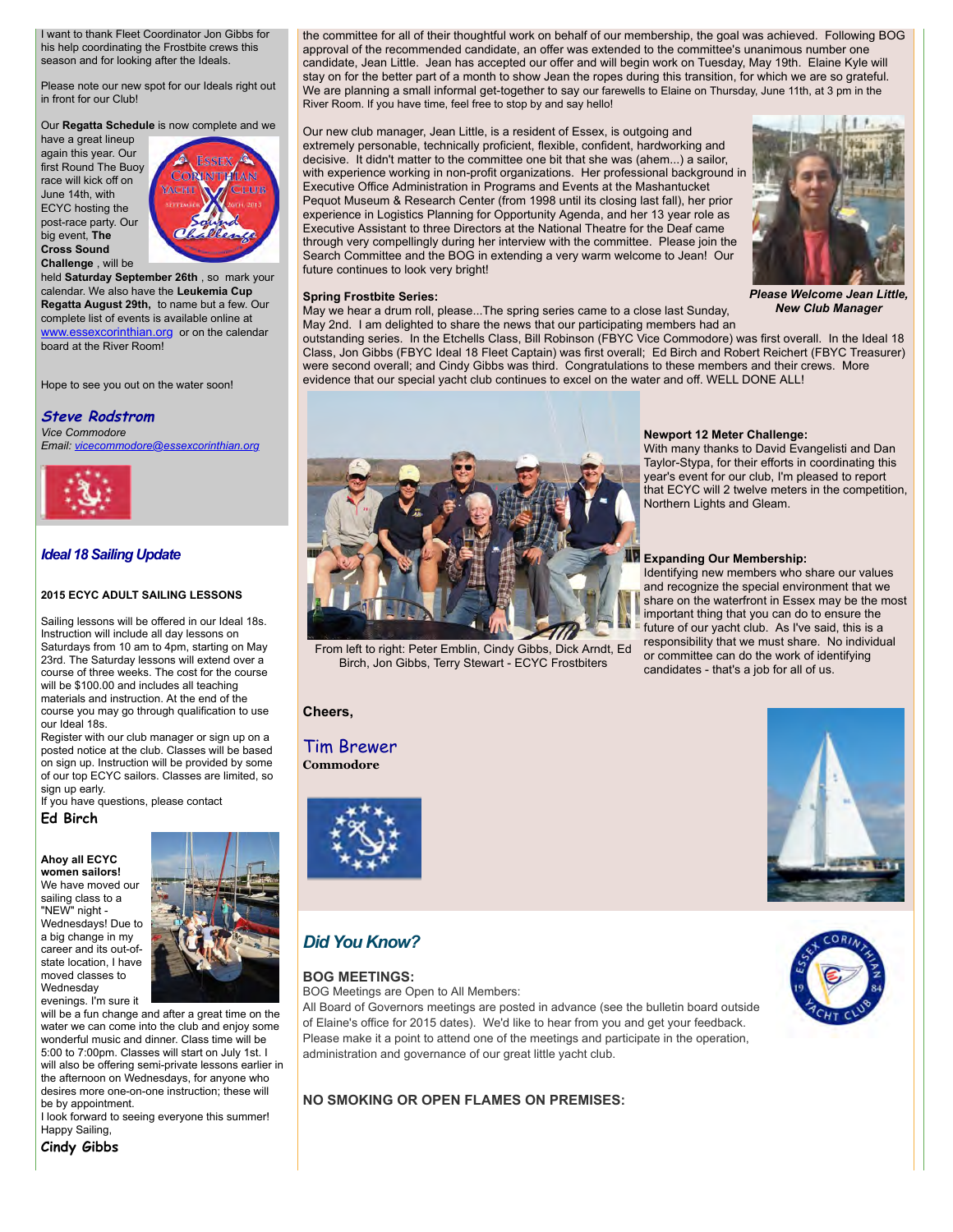### **2015 Dingy Rack**

Please register your dingy if you plan to store it in the ECYC racks. Unregistered craft will be removed. Please contact **Steve Rodstrom** to register if you have one of the boats in the rack now or wish to add your dinghy. Space is limited.

# *ON-SHORE & HOUSE*

The Annual Commissioning Ceremony launched us into the 2015 season. It was a chilly, yet sunny day, but many members braved the rather gusty conditions to cheer the club into the new season.

The clubhouse looks great, thanks to the continuing efforts of House Chair Chuck Grusse and his team, and the deck will soon be 'open for business' as soon as some minor repairs have been made and the canopy is installed.

April and May have been very busy. We have enjoyed a number of lectures at the club, and the most recent event was the 2015 Leukemia Cup Kick-Off with special guest Gary Jobson on May 12th. Over 60 people attended the presentation and were treated to the world premiere of one of Gary's new films produced exclusively for ESPN. It depicts the devastating Fastnet Rock regatta of 1979, commonly referred to as "Horror on the High Seas", and the story of Ted Turner and his crew who sailed "Tenacious" to victory in lifethreatening conditions. Slides and video clips impressively show the devastating storm the crews had to endure, which ended up killing 15 people.

If you missed the event, you can still sign up for the regatta on August 29th, or if you do not have a boat, help by raising funds for the work of the Leukemia & Lymphoma society. Please go to [www.leukemiacup.org/ctwhv](http://r20.rs6.net/tn.jsp?f=001vhy7XdFntivSfmeRE-G8iAp1m9IbGcrl1Wmur9IXgB9327LEomnBE5isoczqbnMsTpo6ZkeSKcI8B8ZK1Jo5N18o3c93m9OZu6qgSLR8PdBvQbWku74_bdz_RIEuU5UMm5ZsFf5Fiadn-x-AM0BcTE_goEniHUMLOHZ_Ciags7pEWcnELi2IGw==&c=1ZuKJBk05mxg-zrh-6e_2veSOhUwTw9wHNS4e0zTLhrYBub8ajU8LQ==&ch=Fq1NVkp7iWivr-_VFvuvabIH7O2lWgSQNcCyW45NPeKozwXqphFbjA==) !



Gary Jobson and Ruth Emblin

I was very honored to once again introduce Gary to Tuesday's audience. He has been an inspiration to many, both as a cancer survivor and sailing athlete.

My sincere thanks to everyone who attended and made the evening a great success. Special thanks to those who helped with the set up and break down of the room and volunteered time to ensure a proper welcome for Gary Jobson. Among them Mimi Merton, Dick Arndt, guest Lourdes Francisco, as well as Vice Commodore Steve Rodstrom and Commodore Tim Brewer who responded quickly when it became clear that the extreme temperatures on the day of the lecture would cause a problem, and installed the window air conditioners in record time! Thank you also to



As the weather is improving and summer gatherings on the deck are starting, please remember that there is absolutely no smoking or open flames allowed in the clubhouse, on the upper or lower decks or on the surrounding docks. Smokers may use the area near the garbage containers in the parking lot but are asked to o properly dispose of their cigarette butts. It is especially important to ensure that they have been put out properly, as there is a high degree of fire danger due to the current dry period. Open flames (e.g. candles) are not permitted on premises (the reason our caterer uses

covered oil lamps or battery-powered tea lights for atmosphere) - let's all make sure our clubhouse and those who use it remain safe!

# **WEBSITE:**

All of our events and announcements, as well as archive copies of the Bell 8 Newsletter are available online at our website, [www.essexcorinthian.org!](http://r20.rs6.net/tn.jsp?f=001vhy7XdFntivSfmeRE-G8iAp1m9IbGcrl1Wmur9IXgB9327LEomnBE_LPut_zFlj9rJLW49kcH2rVkrHg1AbVD73izgs21k712kmyvIbswiFIuO-orLgDjefIXDdRL6CU2V0wZbiIzui6i8ABs2hO7sCASZ7Bu3ylVQbJdgvEQw3Rh7WjXUgizg==&c=1ZuKJBk05mxg-zrh-6e_2veSOhUwTw9wHNS4e0zTLhrYBub8ajU8LQ==&ch=Fq1NVkp7iWivr-_VFvuvabIH7O2lWgSQNcCyW45NPeKozwXqphFbjA==)

# **IMPORTANT REMINDER:**

Please remember that with the chance of domain to [www.essexcorinthian.org](http://r20.rs6.net/tn.jsp?f=001vhy7XdFntivSfmeRE-G8iAp1m9IbGcrl1Wmur9IXgB9327LEomnBEx4V_VMTW1pOW18AoHjsItyW6nnDyimcjNtYgVZA2AhzFPvtmWCOv3qsWcYz-lkLacjckB_QkPUsvDlBEKRzIe7ZA7mPC0r8b_-2SJENrvVKUyaA-GUautvzYRxLVsaGwA==&c=1ZuKJBk05mxg-zrh-6e_2veSOhUwTw9wHNS4e0zTLhrYBub8ajU8LQ==&ch=Fq1NVkp7iWivr-_VFvuvabIH7O2lWgSQNcCyW45NPeKozwXqphFbjA==) over a year ago, t he general office email address was changed to **[ecyc@essexcorinthian.org](mailto:ecyc@essexcorinthian.org) .** 

We noticed that some of you are still using the old email address, which will no longer work. Please make a note of it, if you have not already done so.

# *Galley News*

I hope that many of you were able to enjoy April's Italian theme night. Once again, Monique and Ed presented a delicious array of regional fare. Mother's Day Brunch was held on Sunday, May 10th. The dining room was packed with families enjoying a delicious array of food in a picture perfect setting.

Later in the month, a special evening of Flamenco music and Spanish dishes will be featured. Please be sure to mark your calendars for May 29.

Soon we will also start our Wednesday Night Music series, with favorites like the Corinthian Jazz Band and new performers sure to offer something for everyone! Stay tuned for more details!

Springtime provides many opportunities to celebrate milestones- high school and college graduations, as well as birthdays and anniversaries. The Club is the perfect setting to hosts friends and extended family for your special event. Monique would be delighted to help you plan your special gathering.



We are in the process of setting up a new page on our website detailing all you need to know about club rental and catering. Please look out for an e-blast with an announcement in the near future!

*Remember, we publish updated menus via e-blasts and on our website. Check back often to see what is new: [www.essexcorinthian.org/dining.html](http://r20.rs6.net/tn.jsp?f=001vhy7XdFntivSfmeRE-G8iAp1m9IbGcrl1Wmur9IXgB9327LEomnBE5I5ZHzWHjaRQnCGj_OHz8smJAiP5EVtvPSilt56LbByGi6ykLPXDt_5A9Yp-hF6dibk7HQ5hDVkeLoirSQ_IbQspdwMs7C4lyKybhBvdJVT4qJijtCy7ahSnjQaFDarAoVXrYUZ0McgKWkOEjgCwvs=&c=1ZuKJBk05mxg-zrh-6e_2veSOhUwTw9wHNS4e0zTLhrYBub8ajU8LQ==&ch=Fq1NVkp7iWivr-_VFvuvabIH7O2lWgSQNcCyW45NPeKozwXqphFbjA==)* 

Looking forward to seeing you at the club!

**Hollis Barry** *Galley Liaison*

# *Did You Know?*

**We want your feedback about our galley activities.** Please let us know what you think! Email Hollis at [galleyliaison@essexcorinthian.org](mailto:galleyliaison@essexcorinthian.org)

# **FEEDBACK**

*We want to know what you think about our galley!*

**Spring Galley Hours:**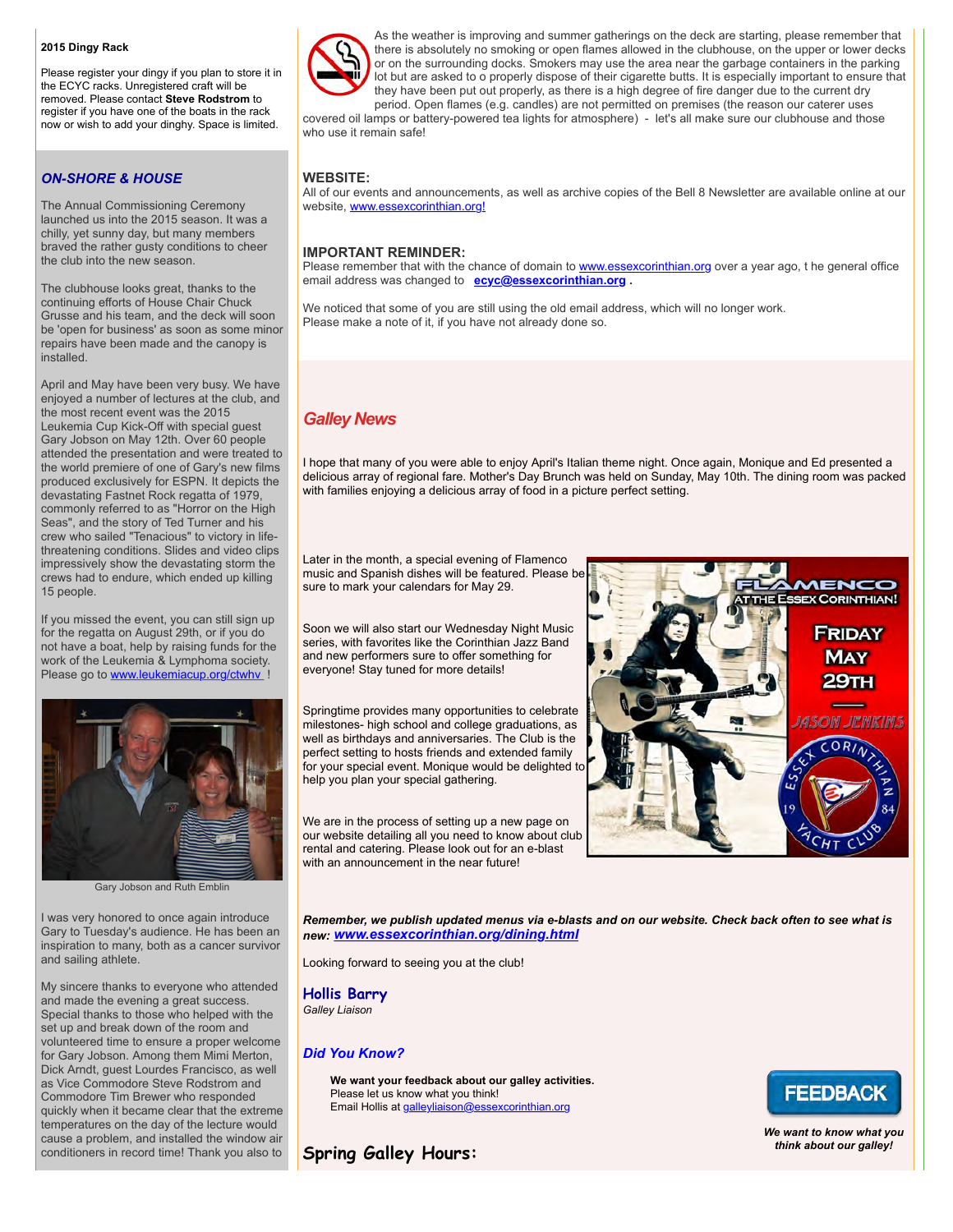Cheryl and Dick Arndt who donated raffle prizes in addition to what I had already collected from a variety of sources.

As we are planning a wide variety of events for 2015, I encourage you to join a committee, whether on- or off-shore, we need you! We have a very motivated Board of Governors, and we welcome members' support in any of our endeavors! This is one of the characteristics that makes ECYC so special - we all share the Corinthian Spirit and come together to help. If you have suggestions or comments, please feel free to contact me or any of our board members to share. ECYC lives and breathes with the help of our membership.

See you all soon at the best yacht club in Essex!

# **Ruth Emblin**

**Rear Commodore Email: [rearcommodore@essexcorinthian.org](mailto:rearcommodore@essexcorinthian.org)**



# *SIGN UP NOW!*

# **UPCOMING LECTURE:**

**Sunday, May 31st, is the date for the next lecture in our ECYC Speaker Series,** this time by Ezekiel Lyons of the USCGA. The title of his lecture is **"Teaching Life Lessons and Character through Sailing".**



For more than 100 years, the United States Coast Guard Academy has consistently developed exceptional leaders of character who are Semper Paratus (Always Ready) to perform courageously in any conditions of the maritime environment.

Coast Guard Lieutenant Commander Zeke Lyons, one of the Officers in Charge in the Coast Guard Academy's Coastal Sailing Program, will visit the Essex Corinthian Yacht Club on Sunday, May 31st at 4pm to reflect on three years of adventure and guiding experiential learning with CGA cadet crews during summer cruises throughout New England onboard the Academy's fleet of 8 custom designed Leadership 44 sloops.

Lt. Cmdr Lyons will combine humor and insights about the CGA experience to shed light on how the Academy develops leaders of character and his talk will highlight why, as Vice Admiral James Pine said, "The sea has, though the ages, been of all schools, the best for bringing out the qualities of leadership."

Lecture is open to the public, so please reserve your seat by contacting the ECYC Office or [go to www.essexcorinthian.org/ecyc-speaker](http://www.essexcorinthian.org/ecyc-speaker-series.html)series.html

Stay tuned for more event announcements or refer to the bulletin board at the club! We also **Lunch:** 

Wednesday, Thursday, Friday and Saturday (self-service) 11.30 am to 2.00 pm

### **Dinner:**

Friday (table service) 6.00 pm to 8.30 pm

# **Brunch:**

Sunday (self-service) 11.00 am to 2.00 pm - special brunch hours on selected holidays!

# *Burgee of the Month:*



In observance of an ECYC tradition, we recently completed a burgee exchange with the Santa Barbara Yacht Club. Susan Malan and Bob Ward spent some time in Southern California this winter and didn't miss the opportunity to enjoy reciprocal privileges at the Santa Barbara Yacht Club. The photo on the left shows Susan and Bob making the exchange at SBYC. The photo on the right shows ECYC Commodore Tim Brewer receiving the SBYC Burgee from Susan. Another one for the rafters!

# *Spring Raft-Up Postponed!*



Not too long ago...

Thanks to the prolonged winter we experienced this year boat commissioning activities have been delayed and we heard from many members that their vessels have yet to be splashed.

Therefore we have decided to postpone our traditional Spring Raft-Up in Hamburg Cove to the end of June (originally planned for May 23rd). We will announce the exact date as soon as we have had confirmation from our boating members that it is a go!

Sorry for the inconvenience, we know that many of you look forward to this tradition, but even with the best of planning we still have no influence on the seasons...!

# *Green Tip of the Month:*

*It is time again to get our boats out of winter storage and get them ready for the season. Here are some tips on how to accomplish this with the least negative impact on our beautiful environment.*

Recreational boating has a significant impact on the aquatic ecosystem. Fish, shellfish, sea birds and other forms of aquatic life require a balance of nutrients, oxygen and clean water to survive. Even small quantities of toxins leaking into the water can disrupt this balance and result in lasting harmful effects. The volume of hydrocarbon and oil pollution entering North America's waters every year is

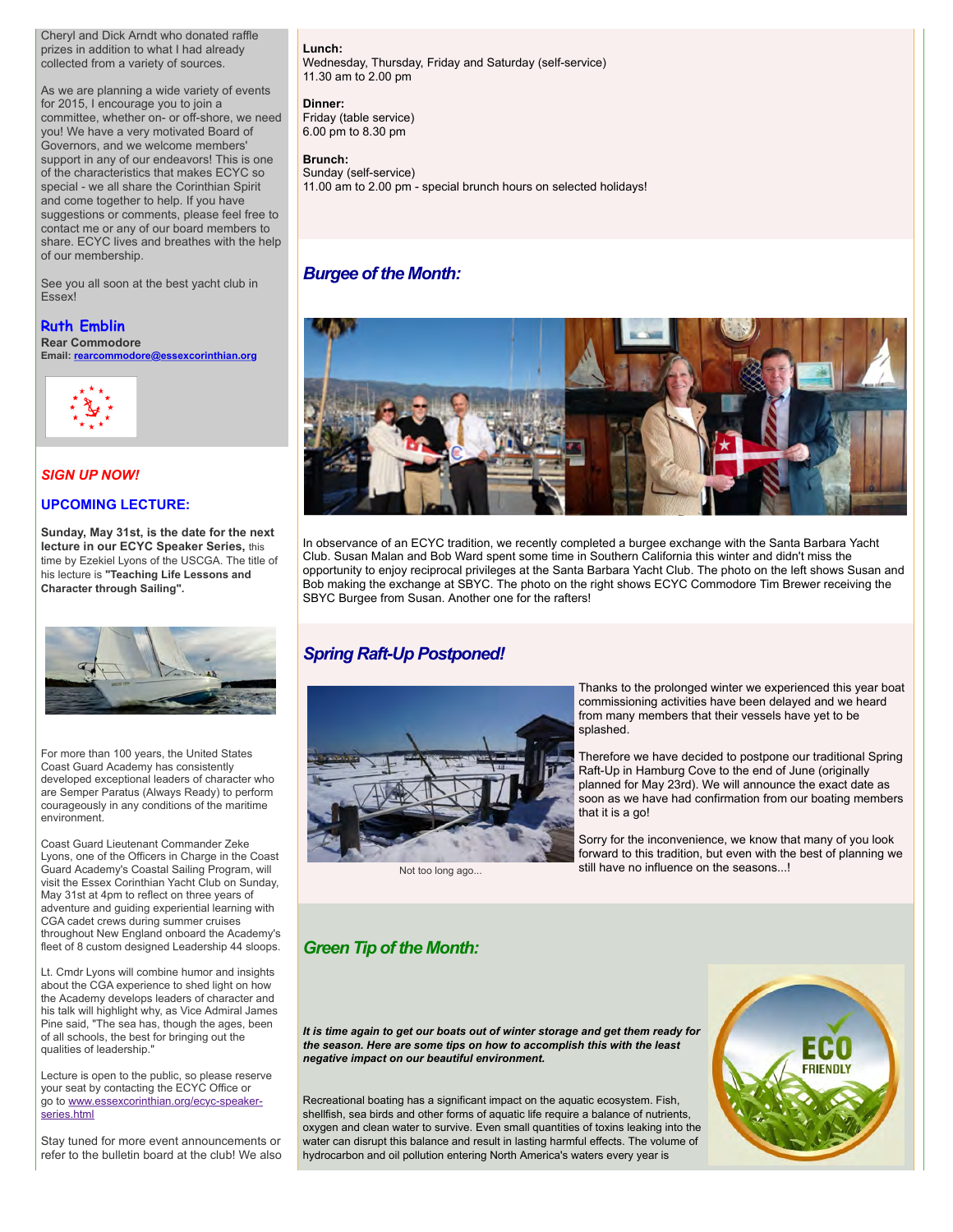publish event information at our website at **[www.essexcorinthian.org](http://r20.rs6.net/tn.jsp?f=001vhy7XdFntivSfmeRE-G8iAp1m9IbGcrl1Wmur9IXgB9327LEomnBEx4V_VMTW1pOW18AoHjsItyW6nnDyimcjNtYgVZA2AhzFPvtmWCOv3qsWcYz-lkLacjckB_QkPUsvDlBEKRzIe7ZA7mPC0r8b_-2SJENrvVKUyaA-GUautvzYRxLVsaGwA==&c=1ZuKJBk05mxg-zrh-6e_2veSOhUwTw9wHNS4e0zTLhrYBub8ajU8LQ==&ch=Fq1NVkp7iWivr-_VFvuvabIH7O2lWgSQNcCyW45NPeKozwXqphFbjA==)**.

# *House Committee Update:*

The House Committee will continue a few repair projects and install the awning on the deck shortly.

If you have any questions or would like to help out, please contact:

# **Chuck Grusse**

**House Chair Email: [house@essexcorinthian.org](mailto:house@essexcorinthian.org)**

#### *Entertainment Committee Update:*

We are making great strides to boost our entertainment this Summer. With tremendous work by Charlotte Robbins, my second in command, we are securing a number of new artists to appear at the club on Wednesday nights. We welcome back our favorite Corinthian Jazz Band, but this year we will add a few more artists and bands, to reach more members and encourage you to come for our Summer Music Program. There will be something for everyone!



The **Corinthian Jazz Band** will kick off the Summer on **Wednesday, May 27th**. They will appear every other week at the club and on the other Wednesdays we have invited a selection of different musicians to play for us. We will have **Jos and Friends**, returning for quiet dinner music. We will welcome **Jim Paradis** back as he has a great following here too. New this summer will be **Justin Jenkins**, a classical Spanish guitarist. He will play for us on **Friday, May 29th, at a special Flamenco Night**. Our own CCC will design and present a menu to transform the club to enjoy an evening with the flavors and music of Spain.

We have also contacted **WSQ,** a 60s style group who will make an appearance this summer. We are also talking to the **Jolly Beggars**.. with Irish folk music in their soul. **Jason Jenkins** will play for us again as the season continues. We have reached out to both the **Yale School of Music** and **The Essex School of Music** for some budding musicians who want to play in front of a captive audience.

We are planning to fill our calendar and have it posted in the next couple of weeks so you can plan your summer.

We listened to you and will do our best to incorporate your wishes into our program! We hope that by offering a wide variety of entertainment you will come to the club more

estimated to be more than 15 times the amount of the Exxon Valdez spill! An estimated 30 percent of all fuel and oil used in two-stroke engines ends up in the water. We can reduce this pollution be careful attention to routine boat maintenance and use.

*Here are some tips to reduce the environmental impact of our boat maintenance:*

**Keep a supply of oil-absorbant rags** on board t**o clean up oil and fuel spills immediately** after they happen. Even a small amount can create a slick that extends across a vast distance. Seeing an iridescent sheen of oil on the water is not a good thing... Don't overfill fuel tanks to reduce the chance of spills!

**Properly dispose of used oil and filters.** You can call 1-800-CLEANUP to find out which facilities in your area accept oil and filters that could become a threat to the marine environment if not disposed of properly.

**Keep used solvents separate from used oil.** Never mix waste pr pour hazardous solutions down drains on the ground or into surface waters.

**Wax your boat to reduce the need for cleaning.** A good coat of wax on a fiberglass hull prevents surface dirt from becoming engrained. This will reduce the need for detergents when you wash your boat. Pollen, dust, spores or salt are natural elements and will not harm the environment when washed into the water.

**Wash topsides only.** Limit dock side hull cleaning to the surface above the water - from the boat stripe up. Use a sponge to effective remove light growth without creating the clouds of heavy metals usually created by scrubbing treated surfaces. Rinse your boat with fresh water.



**Make it a point to use only non-toxic cleaners.** Man detergents contain phosphates and other chemicals that are toxic to aquatic life. Before using a cleaning product with hazardous warning labels, research natural cleaning alternatives, such as vinegar.

*Here are some examples on how to clean your boat the natural way:*

**Fiberglass stains** - make a paste of baking soda and water. Use a sponge or soft cloth and gently rub the mix into the stain. This paste can also be used to clean onboard showers and heads. While baking soda is an excellent all-around cleaner, keep in mind that it is abrasive, so use with care. Use lemon or lime juice as a final wipe-down for a shiny, freshsmelling finish.

**Windows and Mirrors** - mix vinegar, lemon juice and warm water. Fill a spray bottle with the solution. Spray it on your windows and wipe with paper towels or newspapers.

**Chrome** - use apple cider vinegar on a soft cotton cloth to rub it clean. Then, use a fresh cloth with a dab of baby oil to restore it to a bright shine.

**Brass** - Worcestershire sauce, vinegar and salt solution copper fittings - make a paste of either lemon or lime juice and salt. Rub gently to clean.

**Stainless Steel** - clean with a cloth dampened with undiluted white vinegar. aluminum - using a soft cloth, clean with a solution of cream of tartar and water.

**Plastic Surfaces** - use a mixture of one part white vinegar and two parts warm water.

**Decks** - use a mixture of one part white vinegar and eight parts warm water.

**Interior Wood** - can be cleaned by using olive oil or almond oil. The oil will provide natural moisturizers for the wood and add shine at the same time. Don't use these oils on exterior surfaces, however, since they don't hold up in direct sun

#### **Anti-Fouling Paint**

Depending on where and how you sail and keep your boat, anti-fouling paint seems to be a required evil most of us have to deal with. Nobody likes to see barnacles or that slimy green algae growth on their boats. Unfortunately most bottom paints are extremely harmful to marine life. They are (obviously) formulated to deter barnacles and other stow-aways to attach to the hull, but the toxins used are non-selective and can do a lot of harm if not applied and maintained correctly. The newest coatings are formulated to be less toxic and longer lasting. Silicon, teflon and other "non-fouling" paints rely on a slick or textured surface to inhibit growth rather than a toxic ingredient to kill the unwanted organisms.

#### **Cleaning The Hull**

H ulls painted with ablative (partially soluble) paints should never be cleaned in the water, as the scrubbing will release the paint an d biocide. If you use a power washer to clean the slime off, use the minimum pressure setting to avoid loosening the paint as well. The best option is to have your boat hauled at a marina with a 'closed-loop system' where runoff if collected and filtered.

Hulls painted with hard paints (contact leading paints creating a porous film on the surface that contains the biocide) may be cleaned in the water, but be careful not too use overly abrasive material or you will contaminate the water.